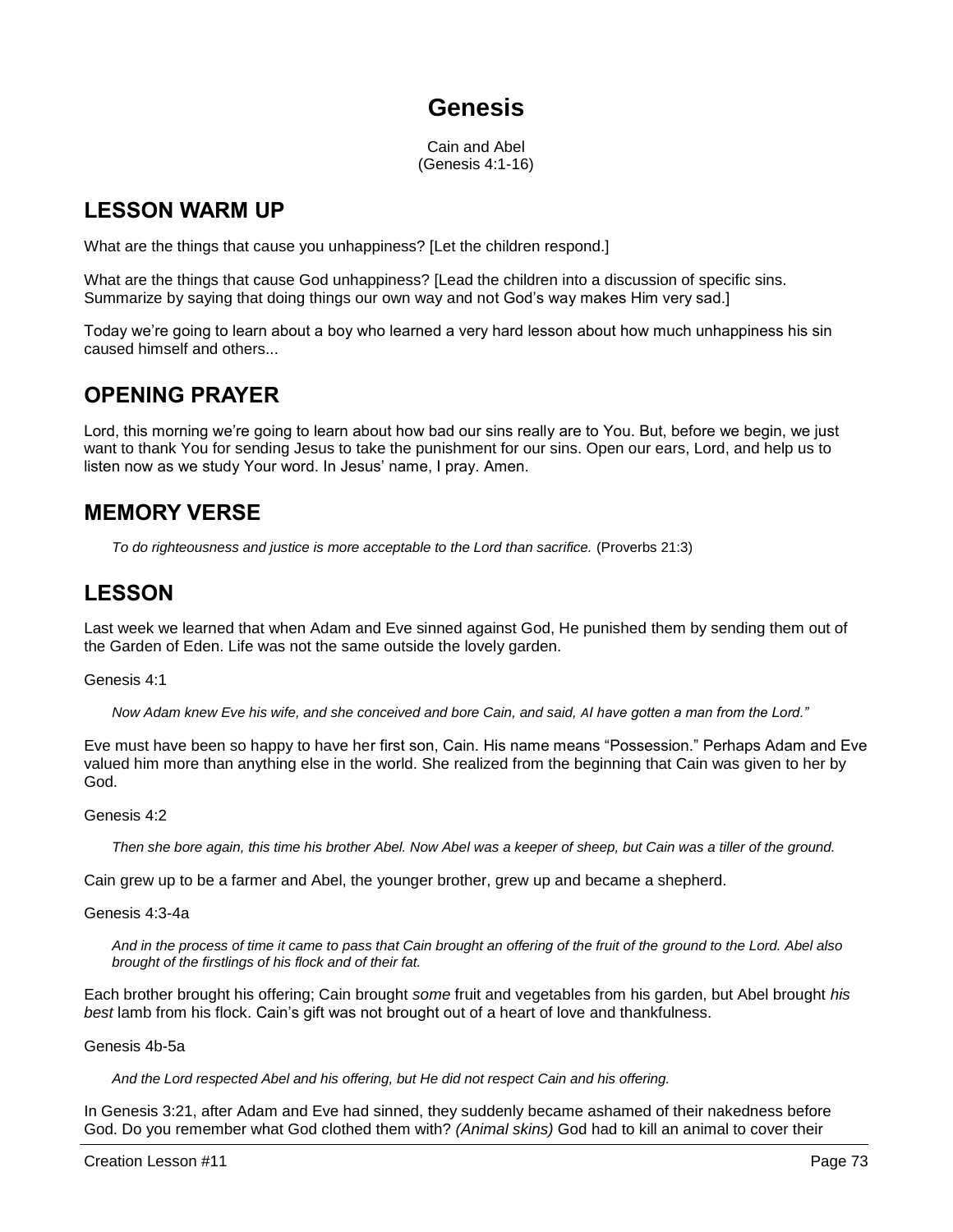shame. In this way, God showed mankind the seriousness of sin. Blood had to be shed. He was giving them a picture of what Jesus would someday do by coming to earth to die for all of mankind. The Bible tells us that *without shedding of blood there is no remission* (Hebrews 9:22b).

This is why God valued Abel's offering of his best lamb from his flock and did not appreciate Cain's offering of fruit and vegetables. Cain knew that God required the sacrifice of an animal. But, he evidently didn't believe God. He wanted to have his own way. The Bible says, *The heart* [the real you] *is deceitful above all things, and desperately wicked* (Jeremiah 17:9). That means our hearts are very sinful. Wanting your own way is sin. No one had to teach you how to sin because we are all born with a "want to" to do wrong things. God loves you very much, but your sin must be punished.

Genesis 4:5b

*And Cain was very angry, and his countenance fell.* 

Cain was furious. He was angry with God for rejecting his offering. He was also jealous of his brother Abel, because Abel's offering was accepted. Cain's jealousy led to anger and his anger to hatred. People who do not obey God become very unhappy. Sin brings much unhappiness. It drives peace from the mind and joy from the heart.

Genesis 4:6-7

*So the Lord said to Cain, "Why are you angry? And why has your countenance fallen? If you do well, will you not be accepted? And if you do not do well, sin lies at the door. And its desire is for you, but you should rule over it.*

God was telling Cain that if he would change his attitude, believe God, and do what He said, everything would be fine. All he had to do was bring the offering that God required; a perfect lamb. God provided a way of forgiveness to solve Cain's sin problem. All Cain had to do is come to God, God's way.

### Genesis 4:8

*Now Cain talked with Abel his brother; and it came to pass, when they were in the field, that Cain rose up against Abel his brother and killed Him.*

Cain's refusal to accept God's way led him to murder his brother Abel.

#### Genesis 4:9-10

*Afterward the LORD asked Cain, "Where is your brother? Where is Abel?" "I don't know," Cain responded. "Am I my brother's guardian?" But the LORD said, "What have you done? Listen! Your brother's blood cries out to me from the ground!* 

God tried to get Cain to admit that he had killed his brother, but Cain refused. Cain lied to God, he knew what happened to his brother.

#### Genesis 4:11-12

*Now you are cursed and banished from the ground, which has swallowed your brother's blood. No longer will the ground yield good crops for you, no matter how hard you work! From now on you will be a homeless wanderer on the earth."* 

Because Cain refused God's way, he had to suffer sin's unhappy consequences. No doubt, this caused much unhappiness to his parents, Adam and Eve.

Genesis 4:13-14

*Cain replied to the LORD, "My punishment is too great for me to bear! You have banished me from the land and from your presence; you have made me a homeless wanderer. Anyone who finds me will kill me!"* 

Cain thought his punishment was too severe. Cain thought the Lord wasn't being fair.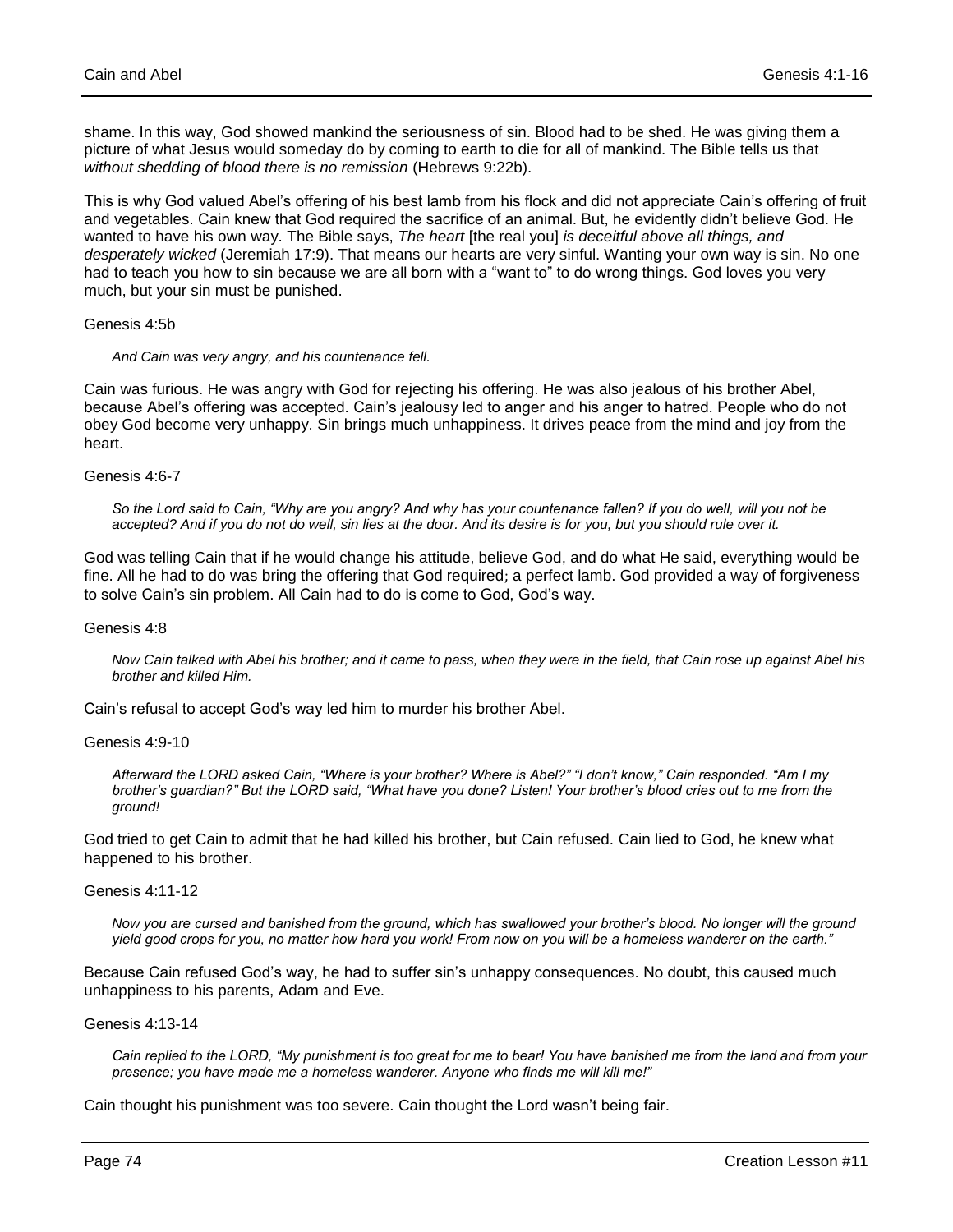### Genesis 4:15

*The LORD replied, "No, for I will give a sevenfold punishment to anyone who kills you." Then the LORD put a mark on Cain to warn anyone who might try to kill him.* 

In His mercy, God put a mark of protection on Cain.

Genesis 4:16

*So Cain left the LORD's presence and settled in the land of Nod, east of Eden.*

Sin always causes unhappiness and has to be punished; it brings guilt that only God can forgive and erase. Thankfully, God *has* provided a way of forgiveness through Jesus Christ!

Sin always separates loved ones from each other and from God. But thankfully God loved you and me so much that He sent Jesus to die on the cross to pay for our sins. This is God's way and the *only* way of forgiveness.

### **Closing Prayer**

Lord, our sins are not funny or cute to You. They bring You so much unhappiness. Help us to realize how serious our sins are. And, Lord, thank You for providing a way for us to receive forgiveness from You. Help us to want to do things Your way. Let bringing You happiness be our greatest joy in life. In Jesus' name, I pray. Amen.

### **LEARNING CENTERS**

### **Imagination Station**

(Craft Center)

Choose one of the following craft project ideas:

### *1. Acceptable Sacrifice to God*

Discuss what an acceptable sacrifice to God is. Have them draw pictures to illustrate.

### *2. Cotton Ball Lamb*

### *Materials*

- White card stock
- Cotton Balls
- 2 spring-style clothespins
- Black and red markers
- Paste or glue

### *Directions*

- 1. Copy the lamb pattern shown on the next page onto card stock.
- 2. Cut out a lamb for each child.

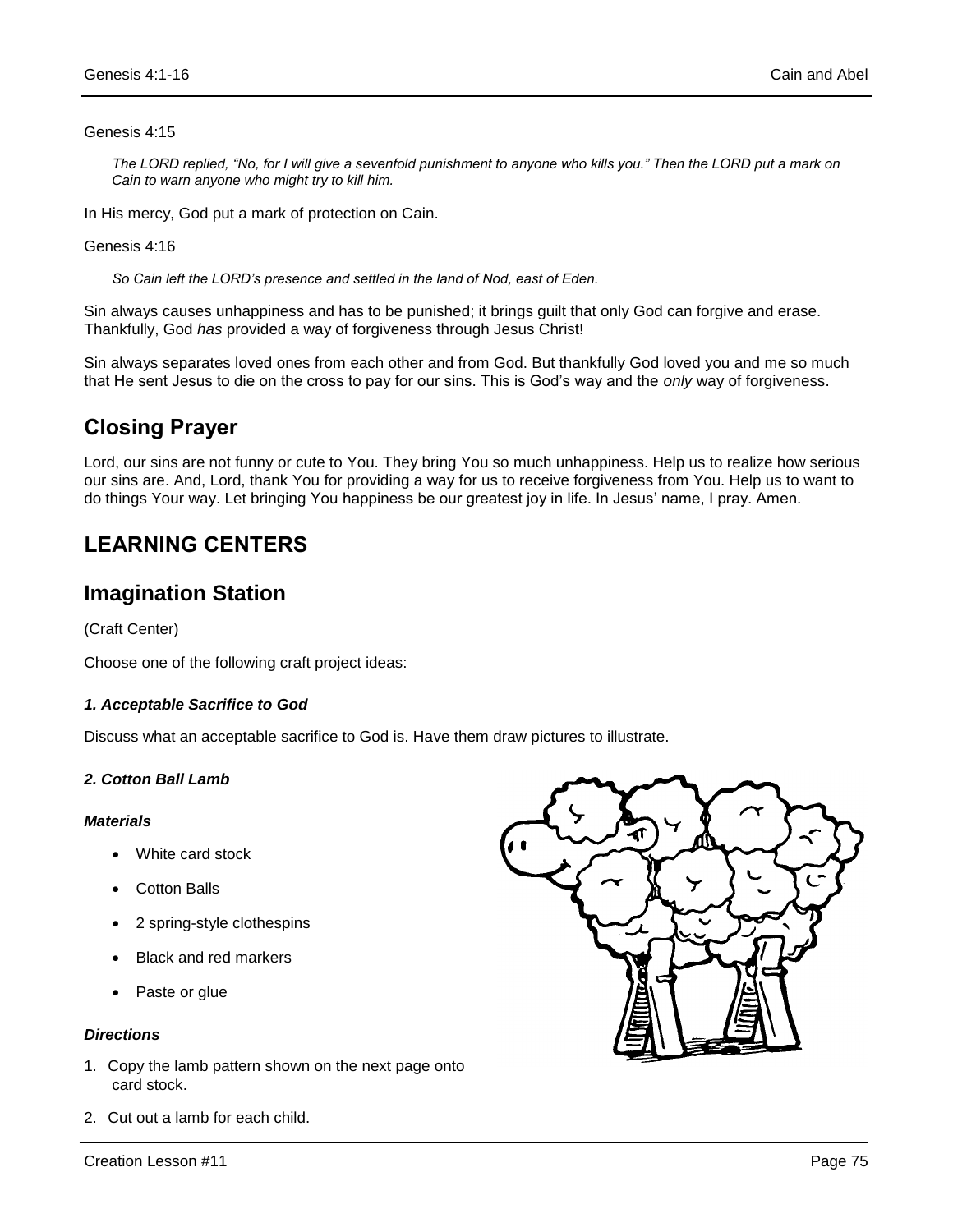- 3. Use a red marker to color the lamb's mouth.
- 4. Use a black marker to color both clothespins and to outline the lamb's facial features.
- 5. Cover the lamb's body (but not the face) with paste or glue. Attach the cotton balls to the body.
- 6. Clip the black clothespins to the bottom of the lamb so it can stand alone.



### **Fun House**

### (Game Center)

Cain's choice to sin had consequences. Play a rendition of "Truth or Consequences."

### **God's Weird and Wonderful World**

(Science Center)

### *God's Wonderful Plan of Creation*

The perfect conditions for human life on Earth are very much like the pyramid of cans shown below. Each part of creation is a building block that is set just right in order to sustain life on this planet. The pieces fit together perfectly, and not one can be removed without the whole structure tumbling down. The pieces build upon each other and interact with each other to provide an ideal physical environment for us to live in. For example, God placed this planet at just the right distance from the sun to provide the correct amount of light and



just the right temperature we need. Water, soil and plant life work together to give us food to eat and fresh air to